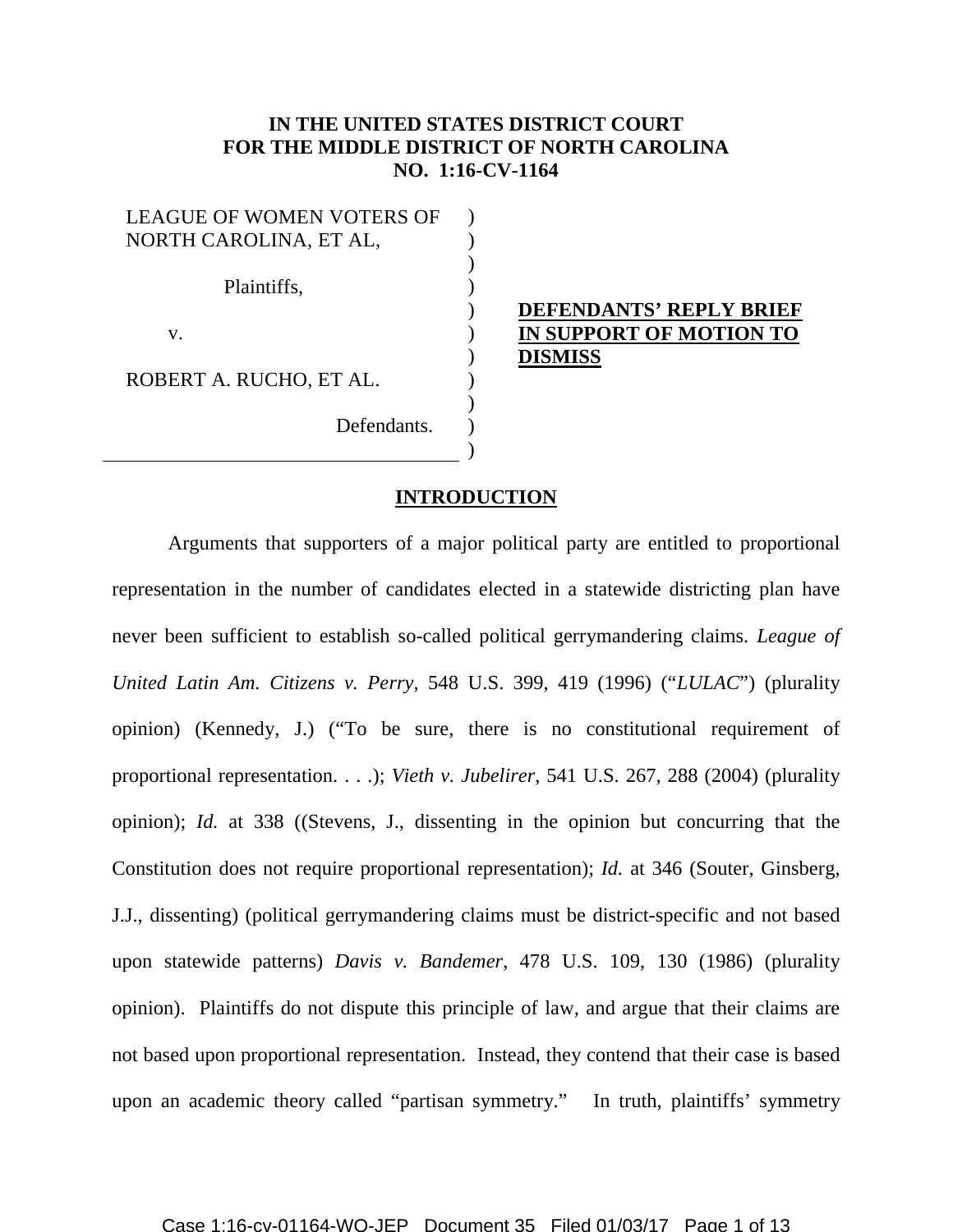theory is nothing more than proportional representation with lipstick. Regardless, only two Justices of the Supreme Court have indicated that partisan symmetry may constitute some evidence of political gerrymandering. But not a single Justice has agreed that political gerrymandering may be established solely based upon symmetry. Plaintiffs' complaint must be dismissed because there is no support in any Supreme Court opinion for their theory of liability.

#### **ARGUMENT**

# **1. Plaintiffs' partisan symmetry theory would bind state legislatures to a mechanical formula and improperly prevent state legislatures from basing districting plans on traditional state criteria including political considerations.**

Plaintiffs admit that partisan symmetry, if ordered by this Court as a requirement of the Equal Protection Clause or any other provision of the Constitution, would require districting plans that "treat the major parties symmetrically with respect to the conversion of votes to seats" so that neither party will "enjoy a systematic advantage in how efficiently its popular support translates into legislative power." Pl. Compl. ¶ 5. Under plaintiffs' theory, votes are "wasted" when voters are "cracked" into districts where they do not constitute a political majority or when they are "packed" into a district where they constitute a super majority. Pl. Compl. ¶ 56. Plaintiffs then use the total number of "wasted" votes to calculate something they describe as "an efficiency gap." The efficiency gap represents "the difference between the parties' respective wasted votes in an election" (for all 13 congressional districts combined) "divided by the total number of votes cast" in all thirteen congressional districts. Pl. Compl.  $\P$  57 (emphasis omitted).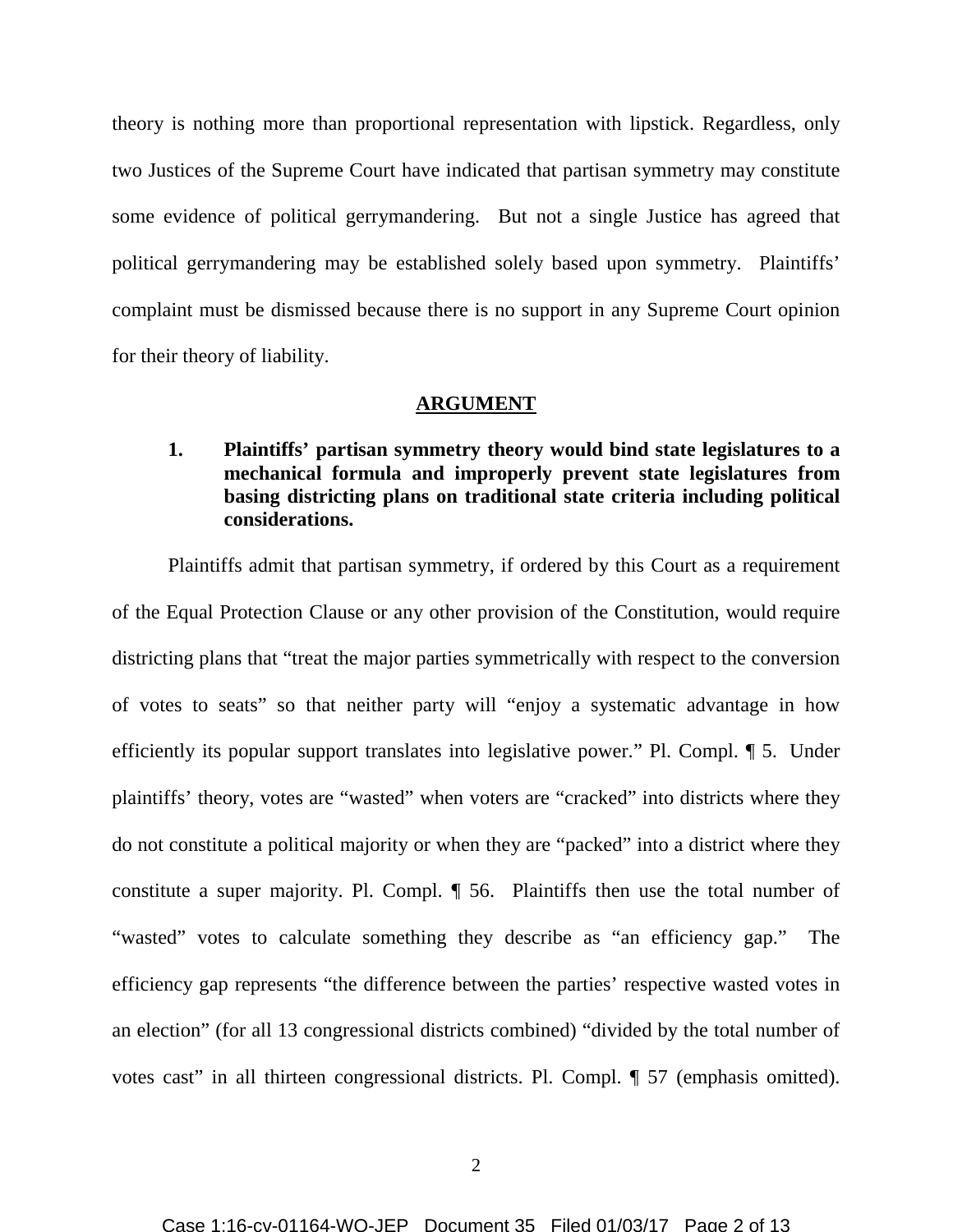Plaintiffs next calculate each party's "surplus seat share" which represents the "*proportion* of seats a party receives that it would *not* have received under a balanced plan in which both sides had approximately equal wasted votes." Pl. Compl. ¶ 58 (emphasis added and in original).

Any legal theory based upon the argument that political parties should be treated equally in that each party should have the same percentages of "wasted votes" is obviously a proportional representation test for determining whether a districting plan constitutes an illegal political gerrymander. Aside from the Supreme Court's consistent rejection of proportional representation, plaintiffs' academic concept has numerous other serious deficiencies.

First, it would be impossible for a legislature to determine partisan symmetry in a prospective plan, as opposed to a prior plan, in a state with a large number of unaffiliated voters as well as voters who cross party lines to cast ballots for candidates from a party other than the party of their registration. *LULAC,* 548 U.S. at 420 (plurality opinion) (political symmetry may depend on conjecture about where possible vote-switchers reside); *Vieth*, 541 U.S. at 288-89 (plurality opinion).

Second, partisan symmetry might be easier to predict in an election system where, for instance, North Carolina voters elected congressional representatives in a multimember district consisting of thirteen members. But, in North Carolina, and in all other states, congressional representatives are elected in single-member districts. Voters only cast one vote for one representative running for election in the district of their residence. They do not vote for any other candidates in any other district nor do they cast

3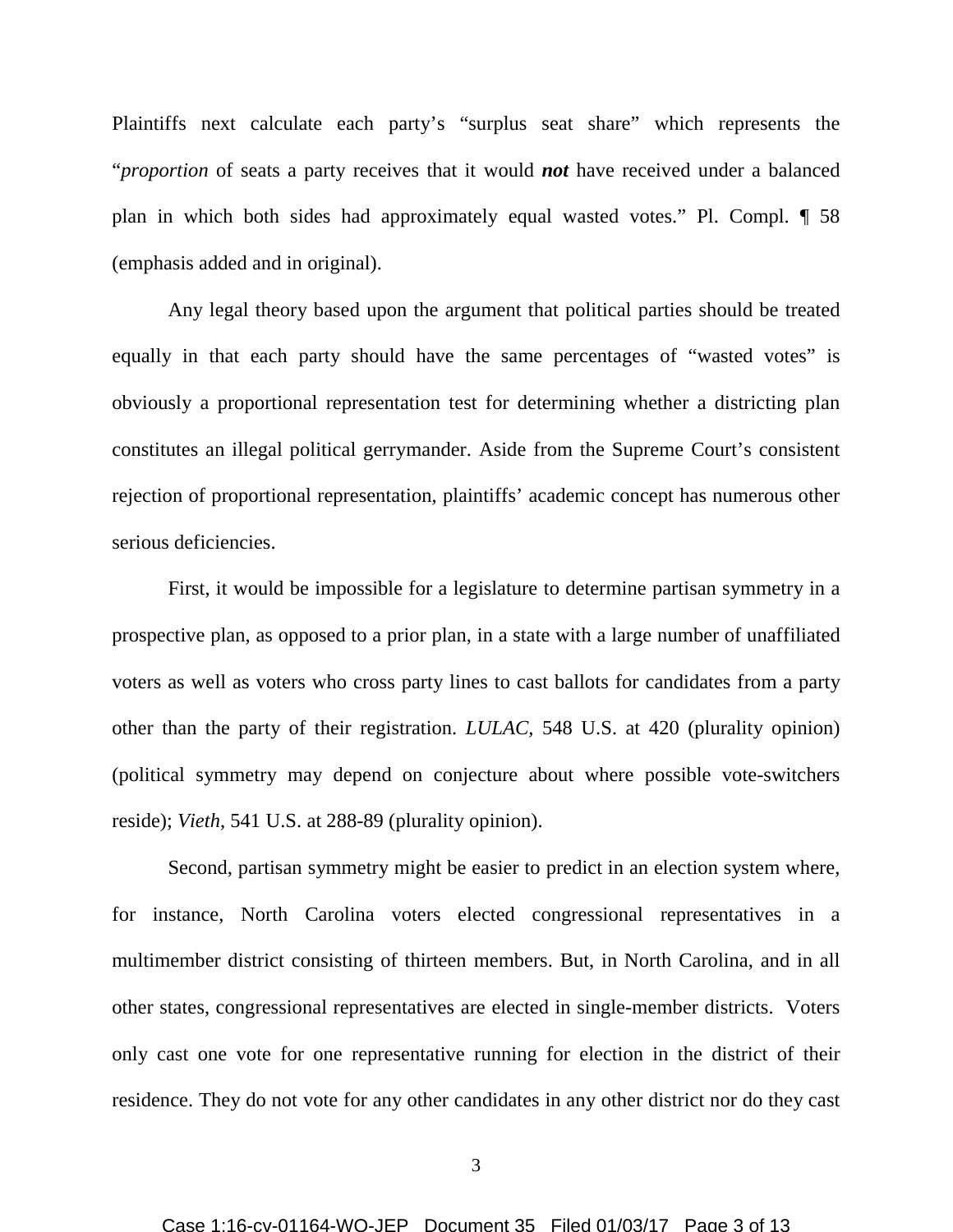the equivalent of a statewide straight ticket vote for Congress. *Id.* Strong incumbents often face weak opposition in specific districts. This can result in "Republican voters" casting their ballot for a strong Democratic incumbent in their congressional district or not even voting. It can also result in Democratic voters casting a ballot for a strong Republican incumbent in their district or not even voting. District-based elections represent only the choice of voters in that district who chose to vote in that contest. Because political parties do not compete to win the statewide congressional vote, it is plainly incorrect that the aggregate totals from district specific elections represent the statewide voting strength of either party. *Id.*

Third, plaintiffs' theory would require the State to apply a "mechanical formula" in determining how congressional districts must be allocated to each major party. The Supreme Court has ruled that states may not apply mechanical formulas to determine the percentage of black voting age population to include in districts designed to protect a state from liability under the Voting Rights Act. *Alabama Legislative Black Caucus v.+ Alabama*, 135 S. Ct. 1257, 1273 (2015). The Plaintiffs' legal theory is at odds with the Constitution. The Constitution prohibits states from using a mechanical formula to assign black voters to ability-to-elect districts covered by the Voting Rights Act, but Plaintiffs are pressing that the state use a mechanical formula in the assignment of Democratic or Republican voters to different districts.<sup>1</sup>

<sup>1</sup> States can be required to create majority black districts under Section 2 of the Voting Rights Act. *Bartlett v. Strickland*, 556 U.S. 1, 19-20 (2009). In North Carolina, there is a very high correlation between black voters and political support of Democratic candidates. *Hunt v. Cromartie*, 526 U.S. 541, 551-52 (1999). Plaintiffs' theory of liability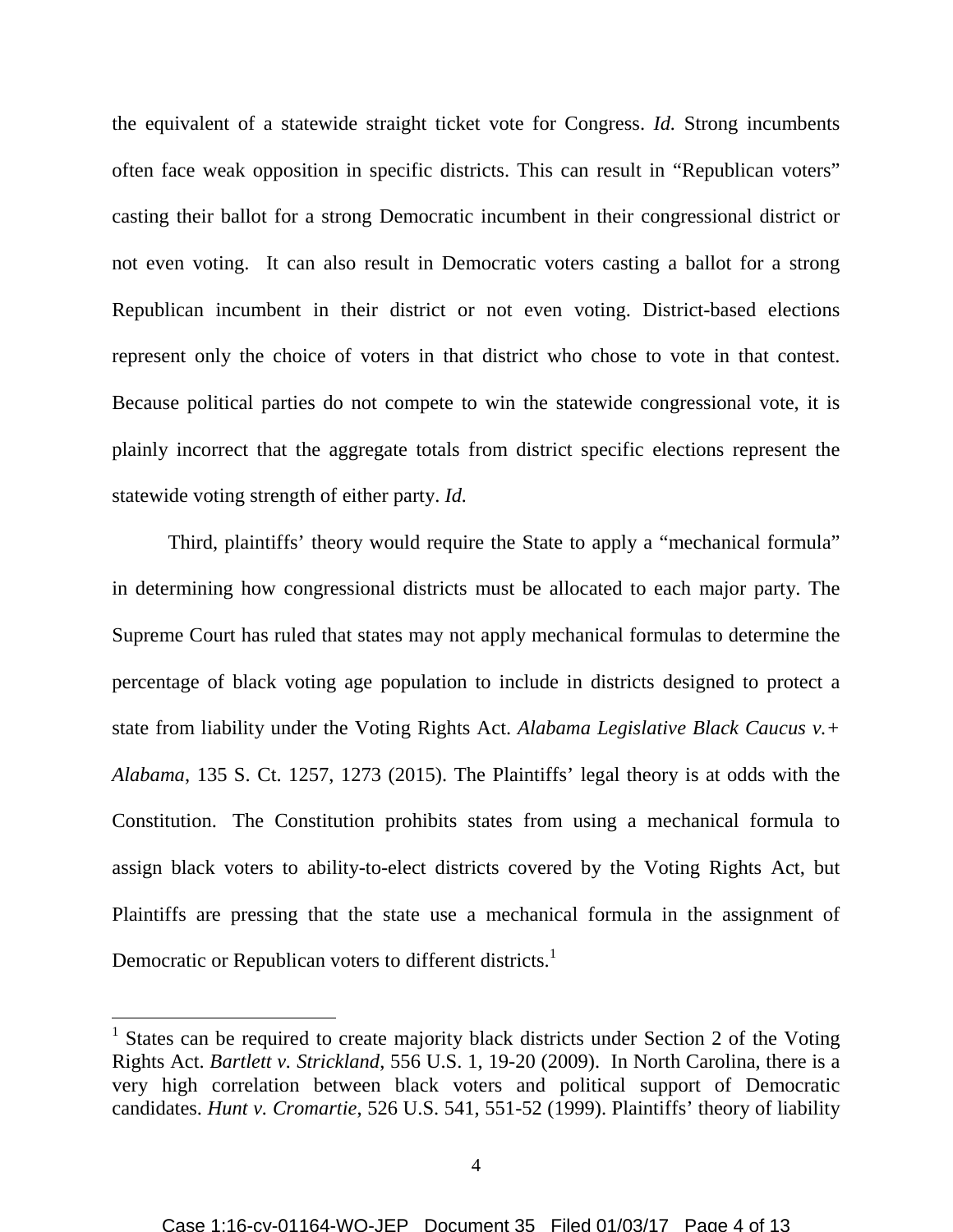Fourth, Article I, Section 2 of the Constitution "leaves with the States primary responsibility for apportionment of their federal congressional districts." *Growe v. Emison*, 507 U.S. 25, 34 (1993). Drawing lines for congressional districts "is one of the most significant acts a State can perform to ensure citizen participation in republican selfgovernment." *LULAC*, 548 U.S. at 16 (plurality opinion) (Kennedy, J.). In making districting decisions, legislators may rely upon traditional districting principles including compactness, jurisdictional boundaries (such as county or precinct lines), and partisan political considerations. *Alabama*, 135 S. Ct. at 1270. Assigning voters to districts based upon political considerations is "common," "lawful" and "ordinary." *Vieth*, 541 U.S. at 286, 293 (plurality opinion); *Id.* at 307 (Kennedy, J., concurring); *Id.* at 358 (Souter, Ginsberg, J.J.) (dissenting) (citing *Gaffney v. Cummings,* 412 U.S. 735, 753 (1973)). Yet, plaintiffs' legal theory would elevate a non-traditional districting principle, political symmetry, to the criterion that controls all of the traditional districting principles historically followed by all legislatures. Even more dramatically, it would preclude a state from taking political considerations into account in any respect, a result that is both unprecedented and dangerous. *Vieth*, 541 U.S. at 306 (Kennedy, J. concurring) (decision ordering the correction of all election districts lines drawn for partisan reasons would commit federal and state courts to unprecedented intervention in the American political process).

completely fails to account for the likelihood that in some cases, the lack of alleged symmetry may be the result of a state's efforts to avoid liability under Section 2.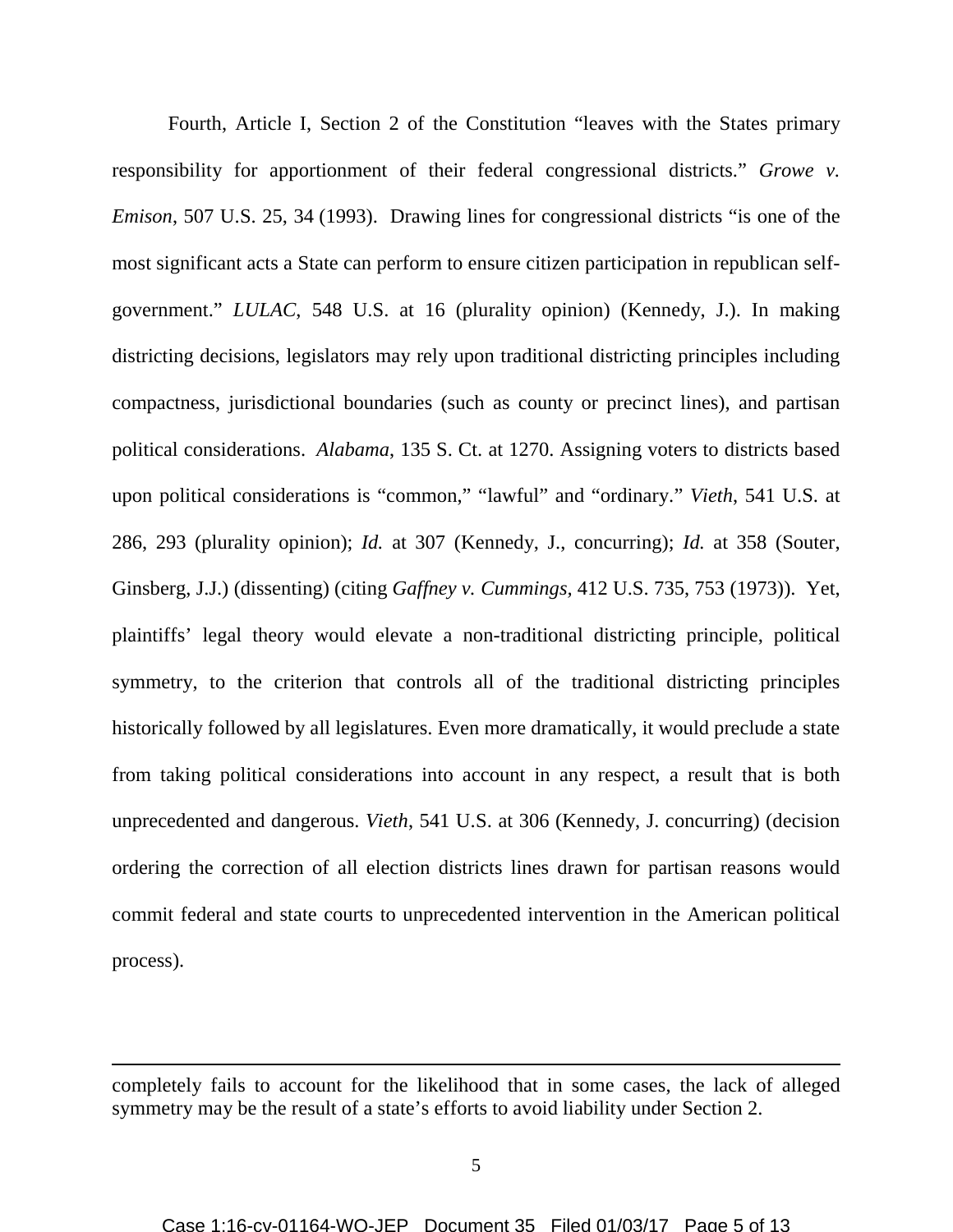Fifth, plaintiffs' legal theory ignores that using traditional districting principles (such as compactness or jurisdictional boundaries) to draw districts often will result in a greater number of Republican-leaning districts in a statewide delegation because Democratic voters tend to be more compact in their patterns of residence. This is the nature of a system based on geographically-defined single-member districts as opposed to a multimember districting system. *Vieth,* 541 U.S. at 289.90 (plurality opinion); *Id.* at 308-309 (Kennedy, J., concurring). Plaintiffs have not alleged that the 2016 Congressional plan departs from traditional redistricting principles because the plan divides a minimum number of counties and precincts. But, under plaintiffs' theory, Democratic voters residing in the more concentrated areas of the state, such as Mecklenburg, Wake, Durham, or Guilford Counties, would have a constitutional right to be cracked into multiple dispersed districts, as opposed to geographically compact ones, to enhance their group's voting strength. Nothing in the Constitution or any case previously decided by the Supreme Court gives any group of voters the right to be cracked into a larger number of districts in order to maximize their group's voting strength. *Strickland,* 556 U.S. at 14-16.

## **2. The Supreme Court has already rejected plaintiffs' partisan symmetry theory as the sole basis for evaluating alleged political gerrymanders.**

In *LULAC*, the "narrow question" addressed by the Court was whether it was unconstitutional for the Texas legislature to replace a court-drawn districting plan in the middle of a decade "for the sole purpose of maximizing partisan advantage." *LULAC*, at 456 (Stevens and Breyer, J.J., dissenting). Three Justices, including the author of the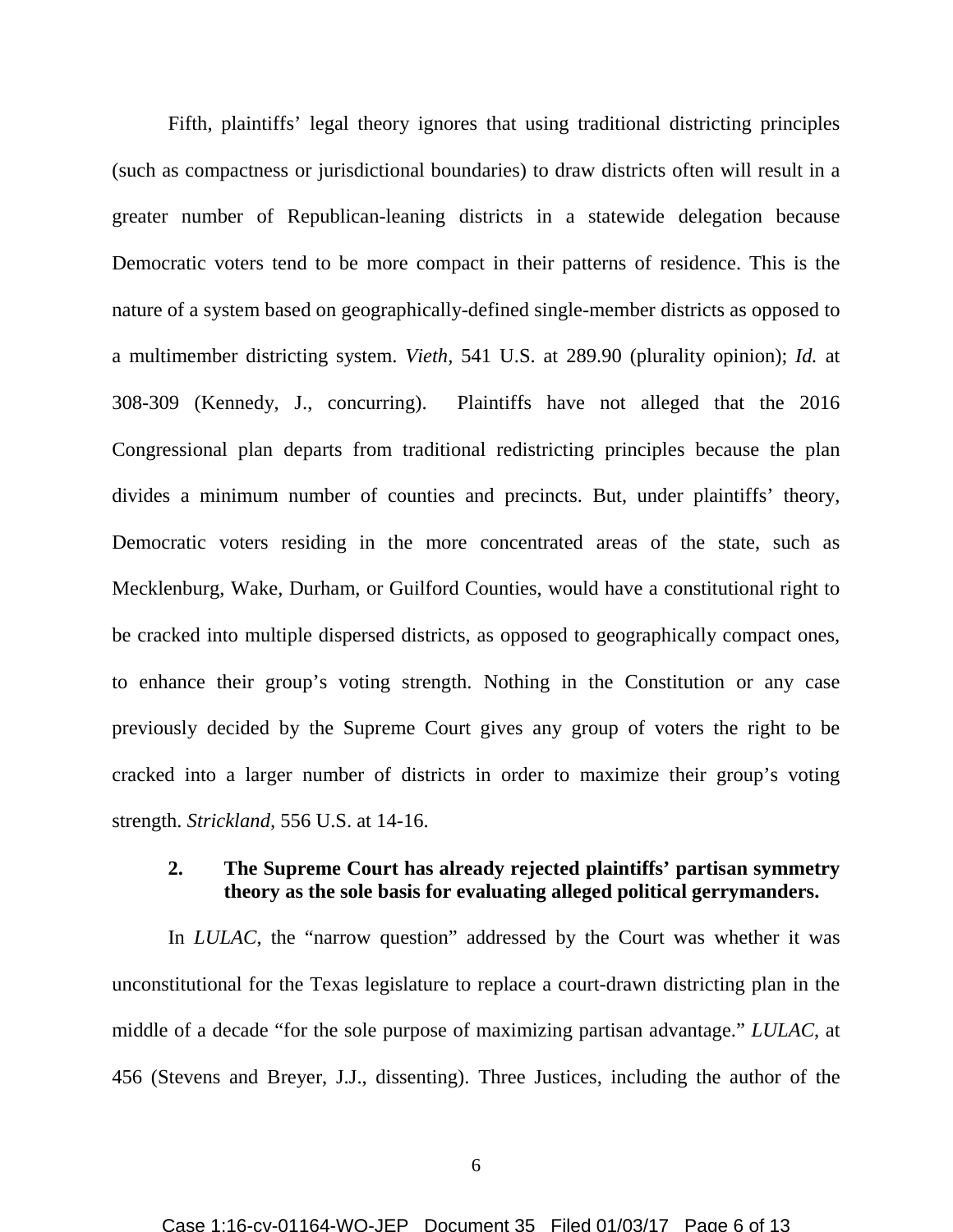plurality opinion (Justice Kennedy, the Chief Justice, and Justice Alito), agreed with the district court that plaintiffs had not offered a judicially manageable standard for judging political gerrymanders. *Id.* at 408, 413-423. Justice Scalia and Thomas concurred in the judgment on the ground that claims for political gerrymandering are non-justiciable. *Id.* at 511-512. The Chief Justice and Justice Alito declined to take a position on whether such claims are justiciable because the parties had not briefed or argued the issue. *Id.* at 492- 93.

Thus, plaintiffs' political symmetry theory springs not from an opinion by the Court, but instead from a dissenting opinion in *LULAC* by Justices Stevens and Breyer. *Id.* at  $466$ <sup>2</sup> Like the allegations of the plaintiffs in this case, Justices Stevens and Breyer concluded that Texas had enacted a new plan with the sole intention of maximizing Republican voting strength. *Id.* at 458. In so opining, these two Justices relied in part upon expert testimony offered by plaintiffs on political symmetry. But, in addition to the testimony by plaintiffs' expert, Justices Stevens and Breyer also relied upon evidence that the Texas plan included "significant departures from neutral districting criteria of compactness and county lines." *Id.* Thus, the opinion authored by Justices Stevens and Breyer in *LULAC* is consistent with the dissenting opinion by Justice Stevens in *Vieth*

<sup>2</sup> Plaintiffs rely too heavily upon a statement by Justice Kennedy in *LULAC* concerning political symmetry. Justice Kennedy does state that symmetry is one method for measuring the partisan bias of a districting plan. *LULAC*, 548 U.S. at 419-20. Despite this statement, Justice Kennedy did not find the symmetry evidence in *LULAC* as proof of anything and further warned that "asymmetry alone is not a reliable measure of unconstitutional partisanship." *Id.* at 420.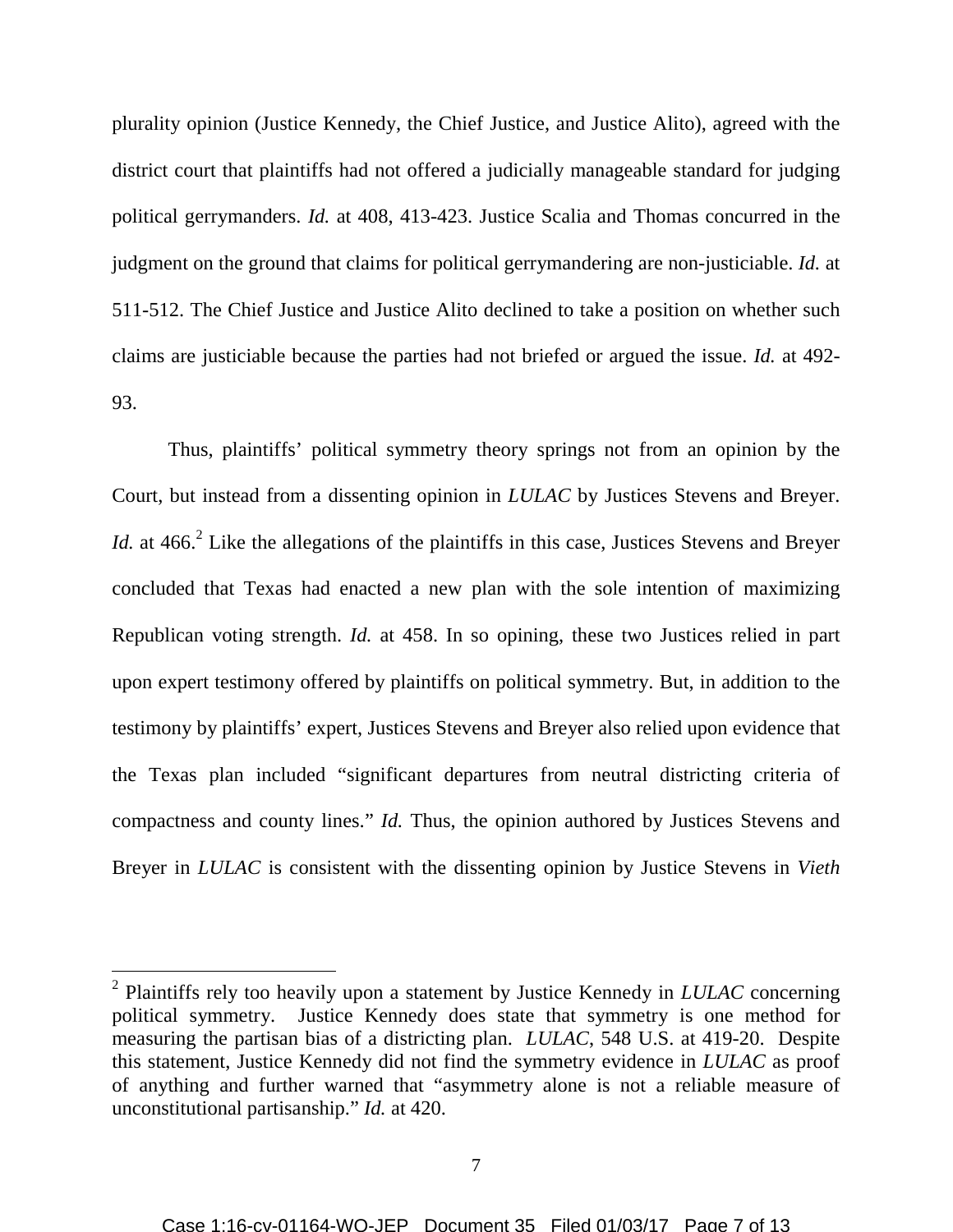that political gerrymander plaintiffs must prove that traditional districting principles were subordinated to politics. *Vieth*, 541 U.S. at 334-36.

Notably, the remaining two dissenting Justices in *LULAC* did not join the opinion authored by Justice Stevens. Instead, Justices Souter and Ginsburg concurred in the opinion of the Court that Texas did not engage in illegal gerrymandering simply because its legislature replaced a court-drawn plan mid-decade. *LULAC*, 548 U.S. at 483. In all other respects, Justices Souter and Ginsburg dissented based upon the dissenting opinion authored by them in *Vieth*. There, Justices Souter and Ginsburg, like Justice Stevens in his *Vieth* dissent, opined that plaintiffs in political gerrymander cases cannot succeed absent proof that a state subordinated traditional districting principles to politics in drawing a specific challenged district. *Vieth*, 541 U.S. at 347-48.

As the opinions in *LULAC* make clear, seven of nine Justices rejected political symmetry as a standard for evaluating political gerrymanders. The two Justices who fully dissented from the Court's reasoning in *LULAC* relied upon political symmetry as one piece of evidence that might be used to prove an illegal political gerrymander. But even these two Justices (Stevens and Breyer) also relied upon evidence that Texas had departed from traditional districting principles in drawing the challenged districts. Thus, not a single Justice has endorsed plaintiffs' theory of liability in this case, i.e., that this court could find that North Carolina engaged in illegal gerrymandering solely based upon an alleged lack of symmetry.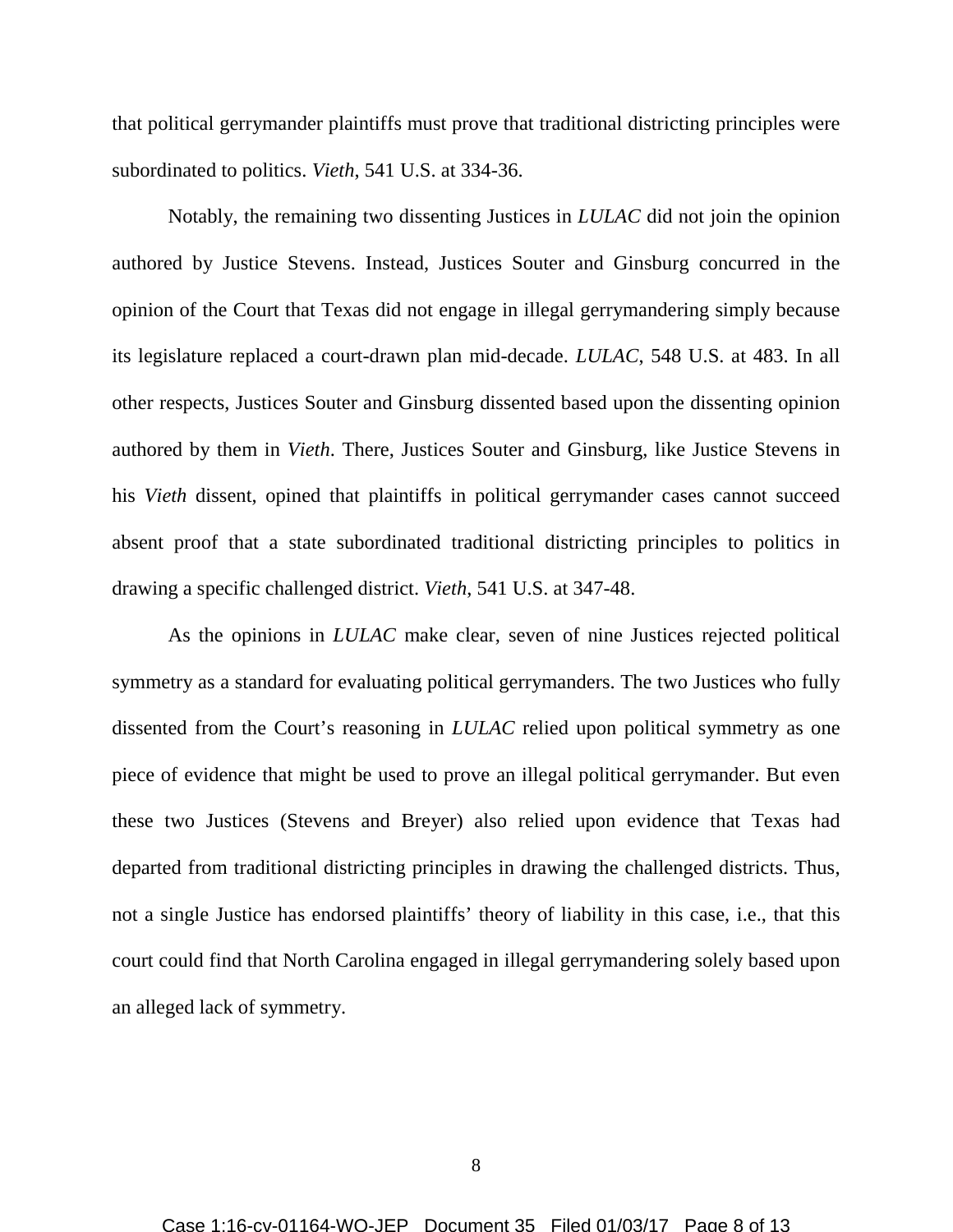### **3. The recent decisions by the three-judge courts in** *Whitford* **and** *Shapiro* **do not support plaintiffs' claims here.**

Plaintiffs rely upon two recent three-judge court decisions to support their symmetry claims. Defendants respectfully suggest that these cases were wrongfully decided and that the dissenting opinions in both of these decisions represent the correct interpretation of Supreme Court precedent. In any case, both of these decisions are easily distinguished.

Plaintiffs' reliance on *Whitford v. Gill*, No. 15-CV-421, 2016 WL 6837229, at \*1 (W.D. Wis. Nov. 21, 2016) is misplaced for several reasons. First, the *Whitford* court did not adopt partisan symmetry as a test for proving illegal political gerrymandering without regard to whether the state followed traditional districting principles. Second, the *Whitford* court relied upon election results from two elections, consistent with the plurality opinion in *Bandemer* and Justice Breyer's dissenting opinion in *Vieth*, that the results of one election are insufficient to prove political gerrymandering. Here, plaintiffs can only rely upon the totals for one statewide election for Congress in which a majority of North Carolina voters cast ballots for Republican candidates for Congress. There is no case that has found an illegal gerrymander under these circumstances.

Defendants also respectfully suggest that plaintiffs' reliance upon the majority opinion in *Shapiro v. McManus*, No. 1:13-CV-03233-JKB, 2016 WL 4445320, at \*1 (D. Md. Aug. 24, 2016) is equally misguided. There, the majority denied the state's motion to dismiss plaintiffs' complaint alleging that a specific district constituted an illegal political gerrymander. The *Shapiro* plaintiffs did not challenge a statewide plan under

9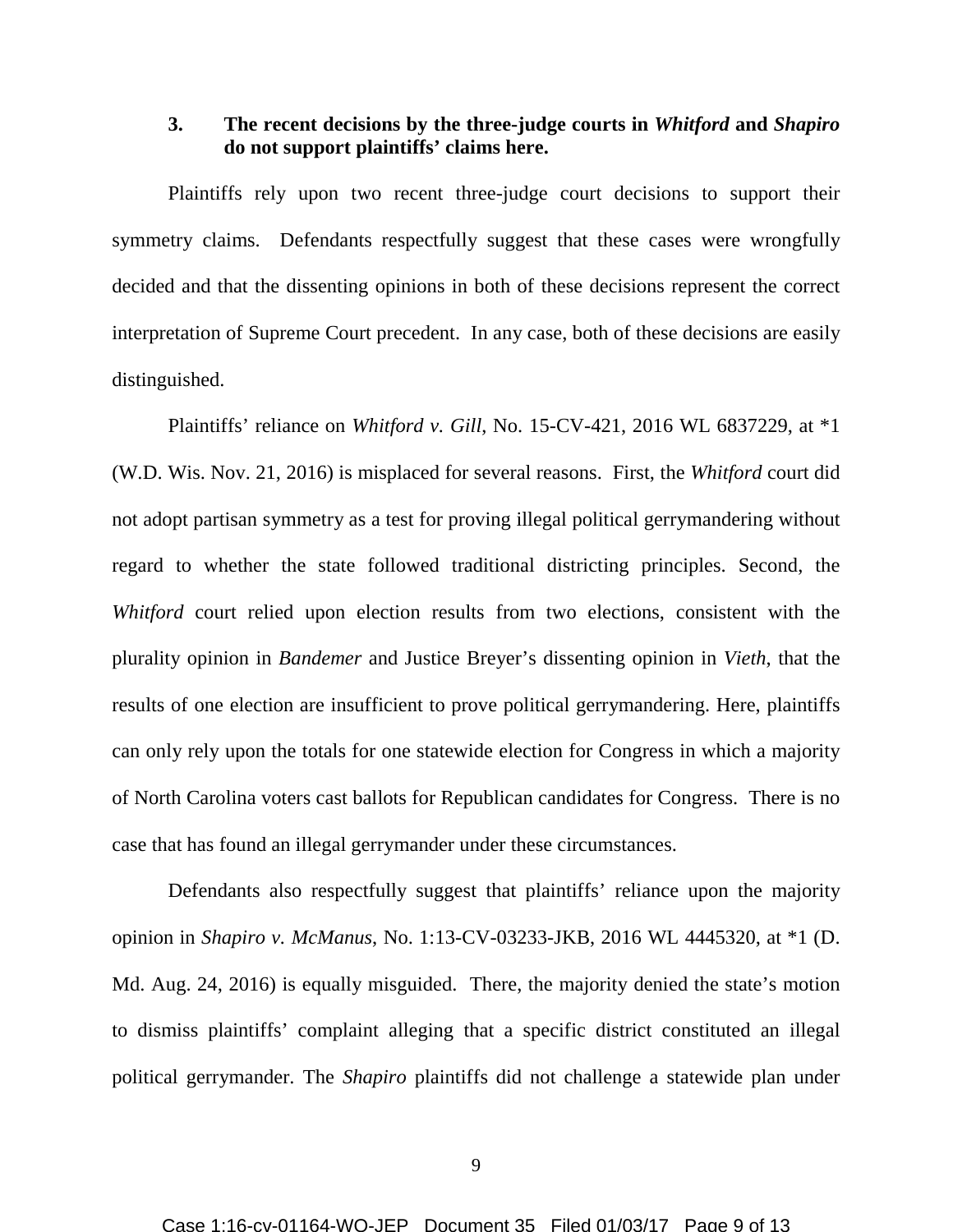any alleged theory including symmetry. Moreover, the decision by the *Shapiro* majority is wrong because it relies upon the Court's plurality opinion in *Elrod v. Burns*, 427 U.S. 347 (1976). The decision in *Elrod* prohibits state employers from giving politics *an*y consideration when making employment decisions about non-policy making state employees. *Vieth*, 541 U.S. at 294 (plurality opinion). This obviously cannot be the test for political gerrymandering because every Justice of the Supreme Court has acknowledged that politics is a traditional districting principle that is legally and commonly considered in almost every districting decision.

#### **CONCLUSION**

For the foregoing reasons and those stated in defendants' opening memorandum, plaintiffs' claims should be dismissed.

Respectfully submitted this 3rd day of January, 2017.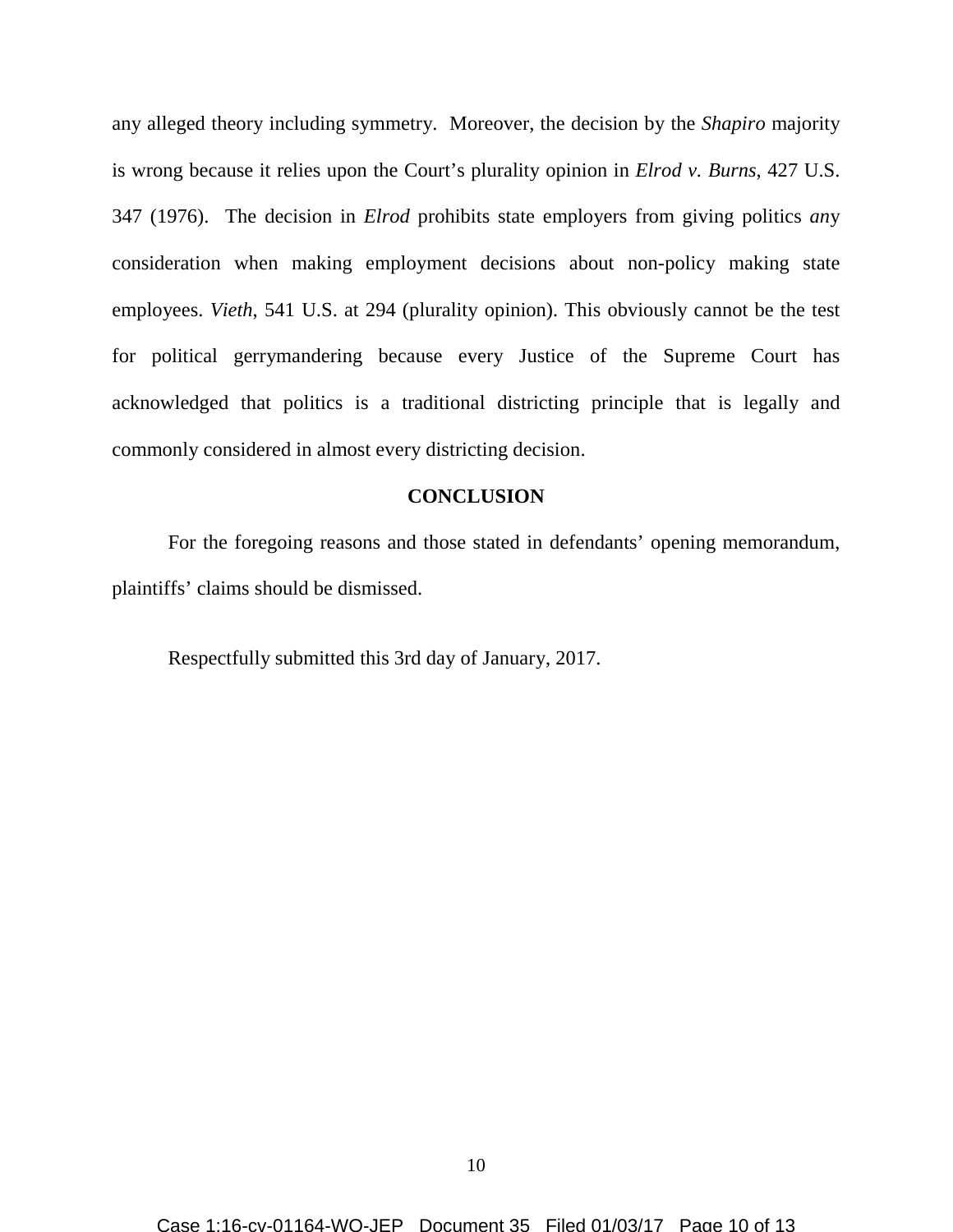#### OGLETREE, DEAKINS, NASH SMOAK & STEWART, P.C.

/s/ Thomas A. Farr Thomas A. Farr N.C. State Bar No. 10871 Phillip J. Strach N.C. State Bar No. 29456 Michael D. McKnight N.C. State Bar No. 36932 thomas.farr@ogletreedeakins.com phillip.strach@ogletreedeakins.com michael.mcknight@ogletreedeakins.com 4208 Six Forks Road, Suite 1100 Raleigh, North Carolina 27609 Telephone: (919) 787-9700 Facsimile: (919) 783-9412 *Co-counsel for Defendants*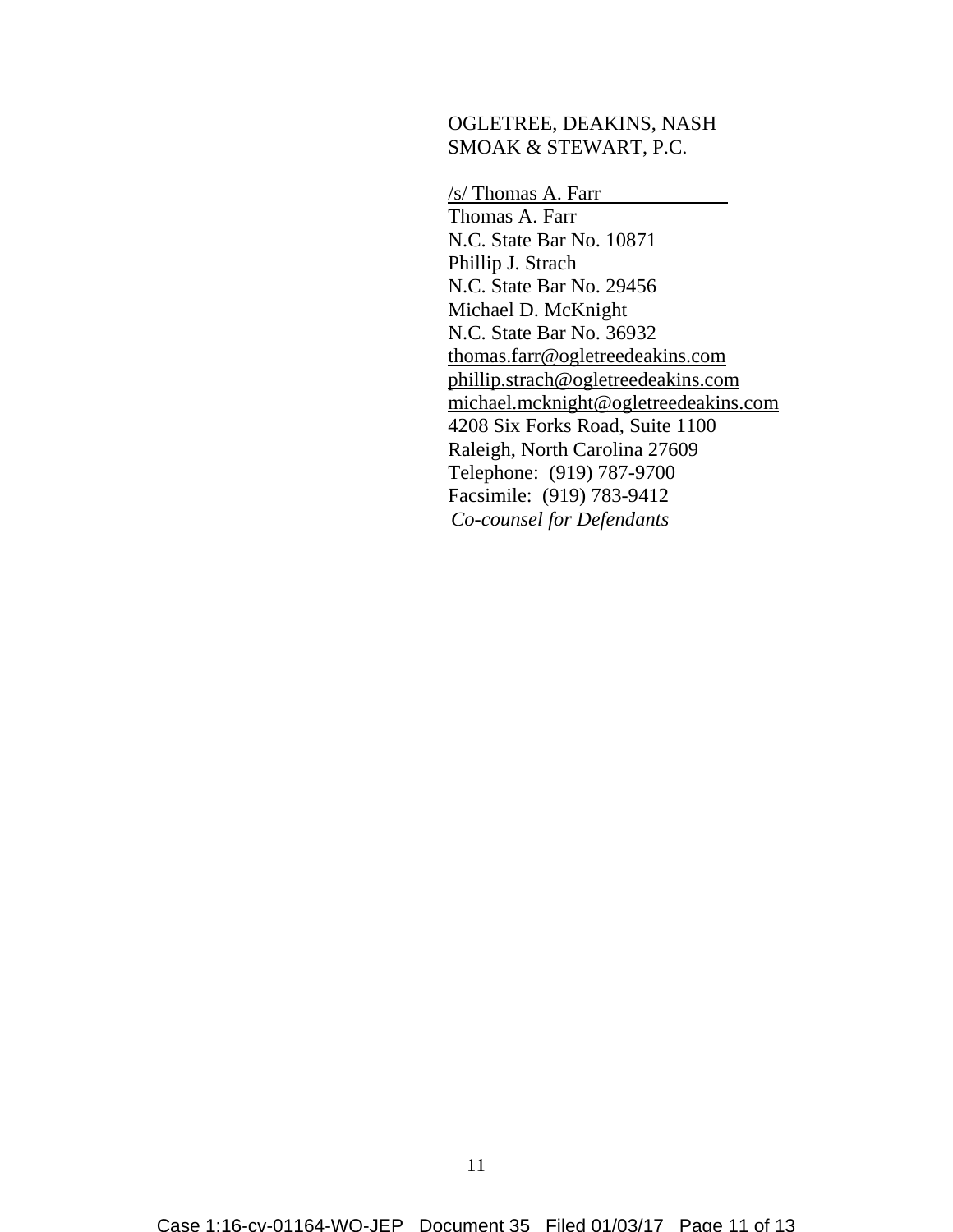#### **CERTIFICATE OF SERVICE**

I, Thomas A. Farr, hereby certify that I have this day electronically filed the

foregoing **Defendants' Reply Brief in Support of Motion to Dismiss** with the Clerk of

Court using the CM/ECF system which will provide electronic notification of the same to

the following:

Emily E. Seawell Anita S. Earls SOUTHERN COALITION FOR SOCIAL **JUSTICE** 1415 W. HWY. 54, STE. 101 DURHAM, NC 27707 Email: emily@southerncoalition.org Email: anita@southerncoalition.org

Annabelle E. Harless Ruth M. Greenwood CAMPAIGN LEGAL CENTER 73 W. MONROE ST., STE. 322 CHICAGO, IL 60603 312-561-5508 Fax: 202-736-2222 Email: aharless@campaignlegalcenter.org *Attorneys for Plaintiffs*

Alexander McC. Peters James Bernier, Jr. N.C. Department of Justice P.O. Box 629 Raleigh, NC 27602 apeters@ncdoj.gov JBernier@ncdoj.gov *Counsel for Defendants*

Danielle M. Lang CAMPAIGN LEGAL CENTER 1411 K STREET NW SUITE 1400 WASHINGTON, DC 20005 202-736-2200 Fax: 202-736-2222 Email: dlang@campaignlegalcenter.org

Nicholas O. Stephanopoulos UNIVERSITY OF CHICAGO LAW SCHOOL 1111 E 60TH STREET CHICAGO, IL 60637 773-702-4226 Email: nsteph@uchicago.edu\